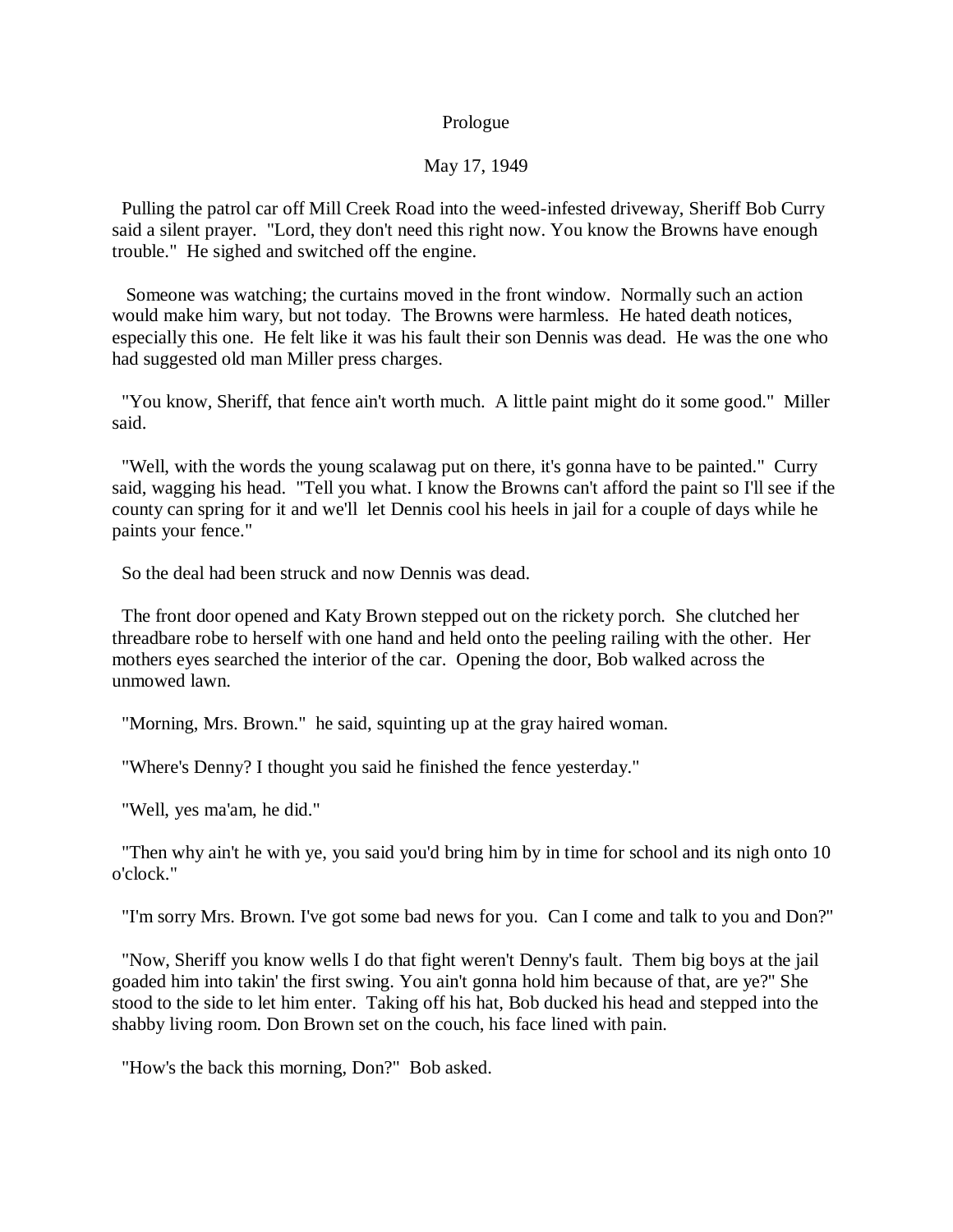"Not good, I didn't get much sleep last night with it a painin me."

 Taking a deep breath, Curry said "Well folks, there's no easy way to say it, Dennis hung himself last night. The night man found him about five o'clock this morning. We tried to bring him back, but it was too late."

"You're a funnen us." Don said, tears misting his eyes.

 "You're wrong, it's gotta be some other boy. Denny wouldn't do that. Not over some rickety old fence." Katy Brown said.

"I'm sorry. There's no mistake. It's Dennis alright." Bob said, turning his hat by the brim.

 "NO, NO, NO!" Katie screamed. "Not my baby! No!" She collapsed on the couch with tears streaming down her cheeks.

 Don raised his cane and pointed it shakily at the sheriff. "You mark my words, somebody killed my boy. If'n I was half the man I used to be, I'd be down at that jail and I'd find out who they is."

 They laid Denny out in the living room in a pine box made by his Uncle Jimmy. Uncomfortable going to the home again, Bob waited on the road while they loaded the casket into an old station wagon. When they pulled out of the yard, he turned on the bubble and led the small procession down the mile and a half to the small cemetery where Denny's granddaddy and grandma lay.

 After they put Denny in the ground, Jimmy came to him. They had known each other for a long time, Curry on one side of the law and Jimmy on the other. As much as he tried, Jimmy could not overcome the alcohol.

 "What are you doing here, Sheriff?" Jimmy said, bringing his face inches from Bob's. The smell of cheap beer was overpowering.

"I came to pay my respects."

 "If'n you had respect, Denny wouldn't be in that box." Jimmy took a step closer, his nose almost touching the sheriff's face.

 "Go home, Jimmy. I don't want to have to arrest you today." Turning away, Bob opened the door to his patrol car.

"This ain't over sheriff. No sir, this ain't over by a long shot."

Jimmy stared at the patrol car until it disappeared over the hill.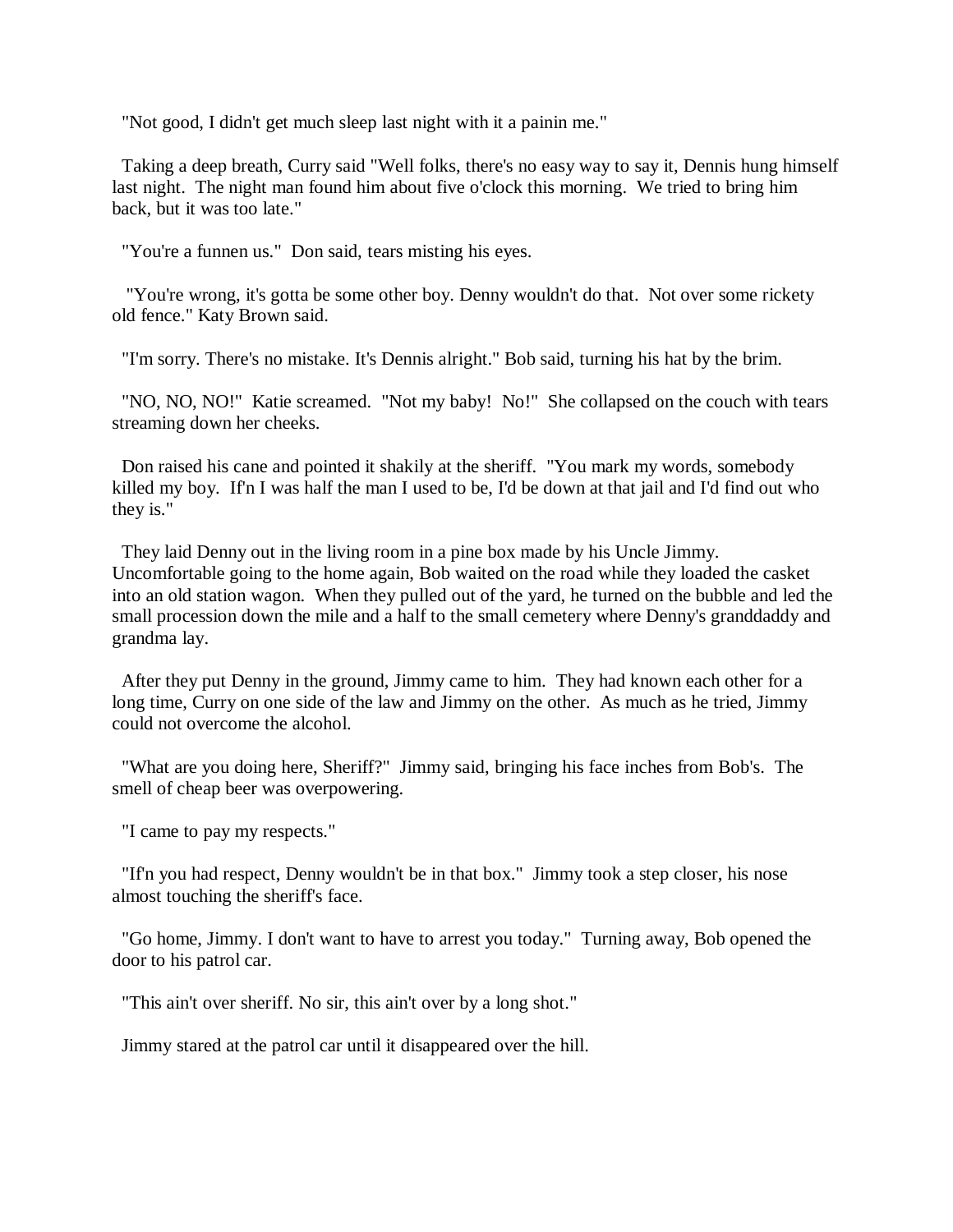## Chapter 1

 The man glanced at his watch and cursed softly. If he didn't leave soon, he would be trapped. This was the latest he had waited. The preacher always came to his office in the church before daybreak, letting his wife and daughter sleep while he studied the Bible. Yet for the last two days, his murderer had waited. In another twenty minutes, the sun would be up. Gray light streaked through the cathedralstyle windows, casting shadows from the old wood pews onto the floor, causing snakes to appear in the man's mind.

 "This place is creepy. I'll be glad to be out of here." he whispered. Even his voice seemed out of place.

 In the parsonage, a lone light burned. The sweet sense of roses wafted in the open windows to mix with the odor of fresh brewed coffee. The light of a gorgeous sunrise was becoming stronger. The man paced the aisles, pausing every few minutes to stare at the little house across the churchyard.

 One painful memory kept recurring in his mind, causing him to shiver. As a small child, he would hide in his secret place. Barely moving, waiting for hours trying to avoid a beating from his father. To pass the time, he would play games in his mind. He did that now, running over again and again the killing of Denny Brown. Yet this was the third night in a row he had waited in the darkness. With each passing moment, the danger of being discovered became greater.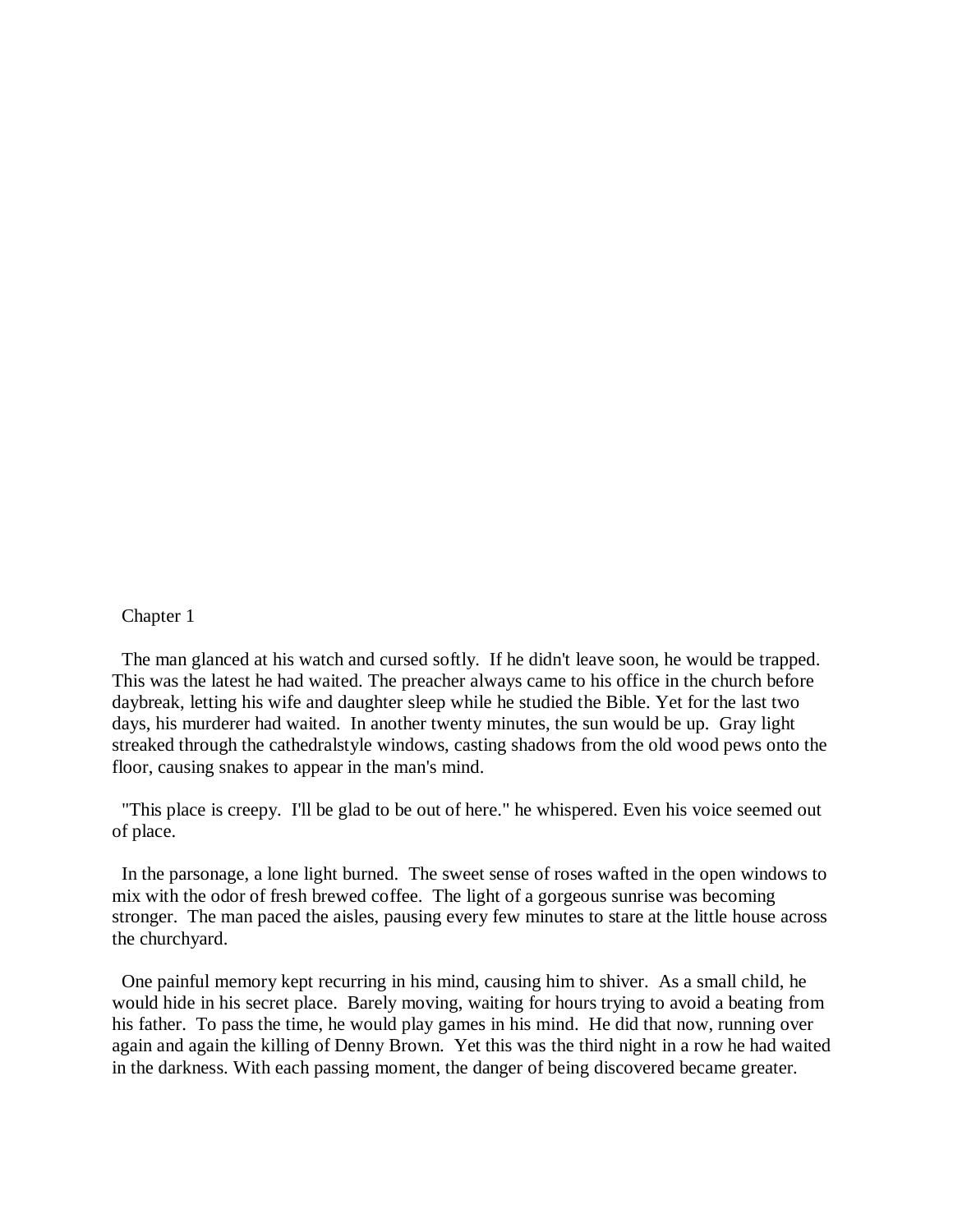What if that stupid preacher talked? If Jim told someone, they would arrest him.

Even if by some miracle he didn't go to prison, his life would be ruined.

 If only he hadn't been drinking that night... if only he'd kept his mouth shut. The death of Dennis Brown weighed on his mind; he felt like he had to tell somebody and pastors were supposed to keep everything you said to themselves in confidence. He tried to explain to the preacher that it was an accident. He never meant to kill Dennis. Mays gave him an ultimatum: go to the Sheriff or else he would.

 Well, it was too late for that now. Last Monday, he saw Pastor Jim sneaking around the jail talking to Curry. He tried to weasel it out of the sheriff but Curry just smiled and said it had something to do with the church. They could try to fool him, but he knew, yes sir he knew. The voices began in his head again. He was tempted to answer them, but that would just start an argument. There was only one way to handle the problem. He rose and stretched his cramped muscles. He paced the aisle, always staying in the shadows. That is where he had been his whole life, living in the shadows.

 In the parsonage, Kristie Mays poured herself a second cup of coffee. Adding sugar and cream, she smiled at her husband.

"Which way should we go?" she asked, looking over Jim's right shoulder.

 Her heart-shaped face glowed with excitement. Smoothing the crinkled map, Jim replied, "I would like to take the scenic route through Illinois, then across the river at Hudsonville and go south but it'll cut out several miles if we go on Hwy 41. I need to be back by seven to put the finishing touches on my sermon."

 "Honey, you work too hard. Please try to slow down this summer," Kristie said, massaging his back and shoulders.

"I'll try. sweetheart," Jim said. turning to take her in his arms. "If you promise to do the same."

 "Hey I asked you first!" Kristie said, smiling. She pushed herself back and her fingers danced across Jim's ribs.

Jim dropped the map he was folding and made a grab for her, his hands closing on empty air.

 It took five times through the house to catch her, but when he did, Jim was unmerciful. He tickled until she was screaming. Kristie tried unsuccessfully to defend herself.

"I give, I give," she cried between tears and laughter, their signal she had had enough.

Pulling Kristie to her feet, Jim wrapped his arms around her.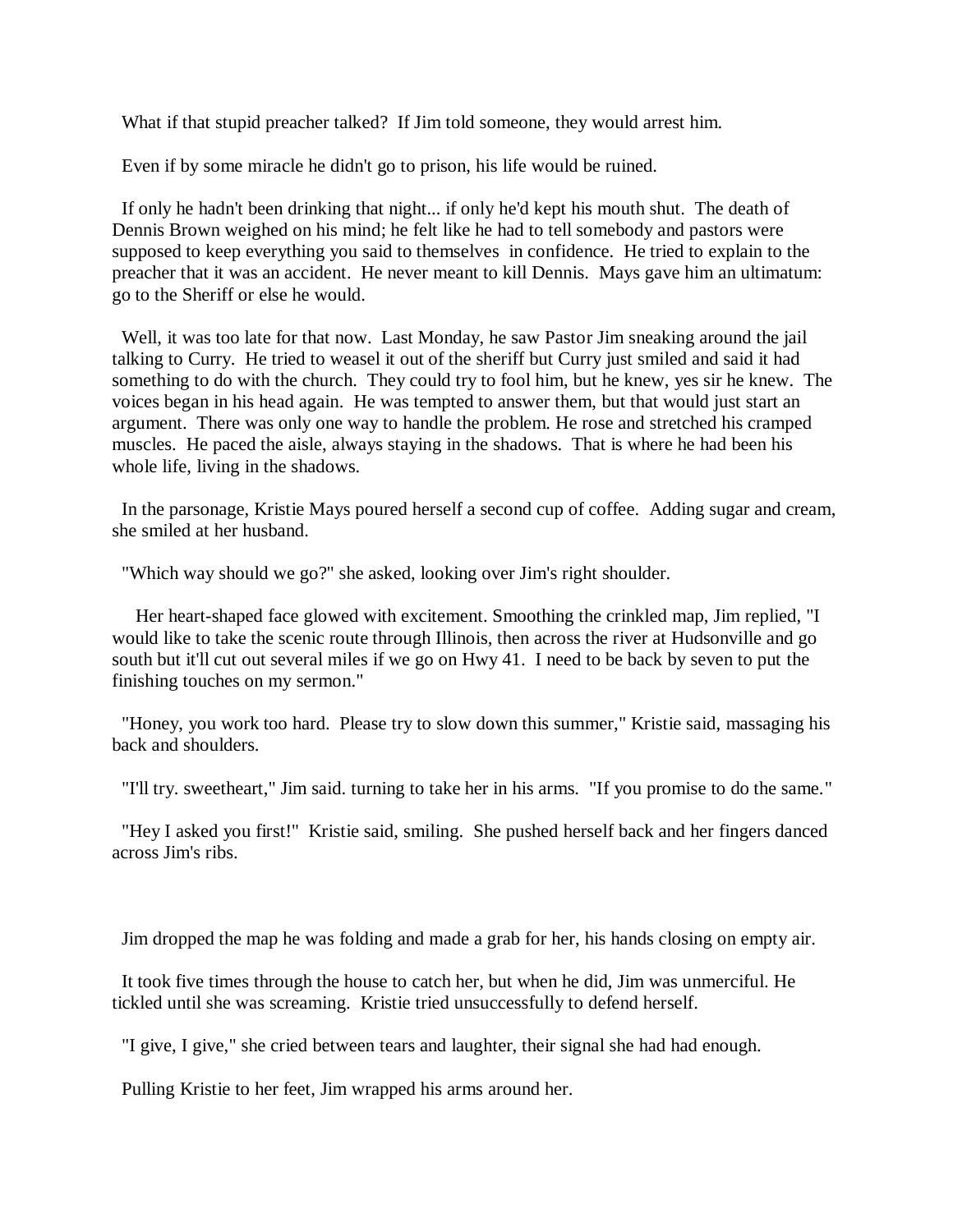"Oh honey, I'm so glad I married you. I love you so much," she said, burying her head in his chest.

"I'm glad you did too, sweetheart," Jim whispered, kissing her lightly. "I love you."

 "Last night was wonderful, the dinner was magnificent, the moonlight walk. How do think Emily will react when the baby comes in December?"

"She'll love him, like she does everybody."

"Hey, how do you know it's going to be a boy?"

 "Because I asked God for a son," Jim said grinning, patting Kristy's abdomen. "My own little preacher boy."

 The man cringed at the laughter in the parsonage. He hated it when people laughed. He knew he was the butt of their jokes.

 He rose and stretched his cramped muscles. He would be back tonight. Maybe the preacher would work late. He wished there was some other way but he had already committed one murder. What was one more?

He was about to sneak out of the church when he heard the parsonage screen door slam.

 Diving deeper into the shadows, he looked out the side window at the parsonage. Yes, there came Jim strolling across the adjoining lawns, whistling a tune the man recognized from his childhood.

He snorted.

 "'Amazing Grace,' yea, you're gonna need amazing grace this morning," he said to himself as he eased the hunting knife out of its sheath.

 Reverend James Mays, "Pastor Jim" to his congregation, loved pastoring Elm Grove Community Church. The county people were so kind and hard working yet they always had time for the Lord. Jim's blonde hair and blue eyes were a perfect match for his wife Kristie, and six year old daughter, Emily. Some of his people jokingly said they "look like an advertisement for a popular brand of hair coloring". His patient gentle manner made him a perfect match for the laid-back country church.

 Jim smiled, what a great day to be alive. The warm rising sun felt good on his face. The light filtered through the tall oak trees behind the church. With their daughter staying with her grandparents last night, he and Kristy had been able to spend a rare night alone. His dear little wife went all out creating a superb meal. His favorite: pork chops, corn, baked potato, green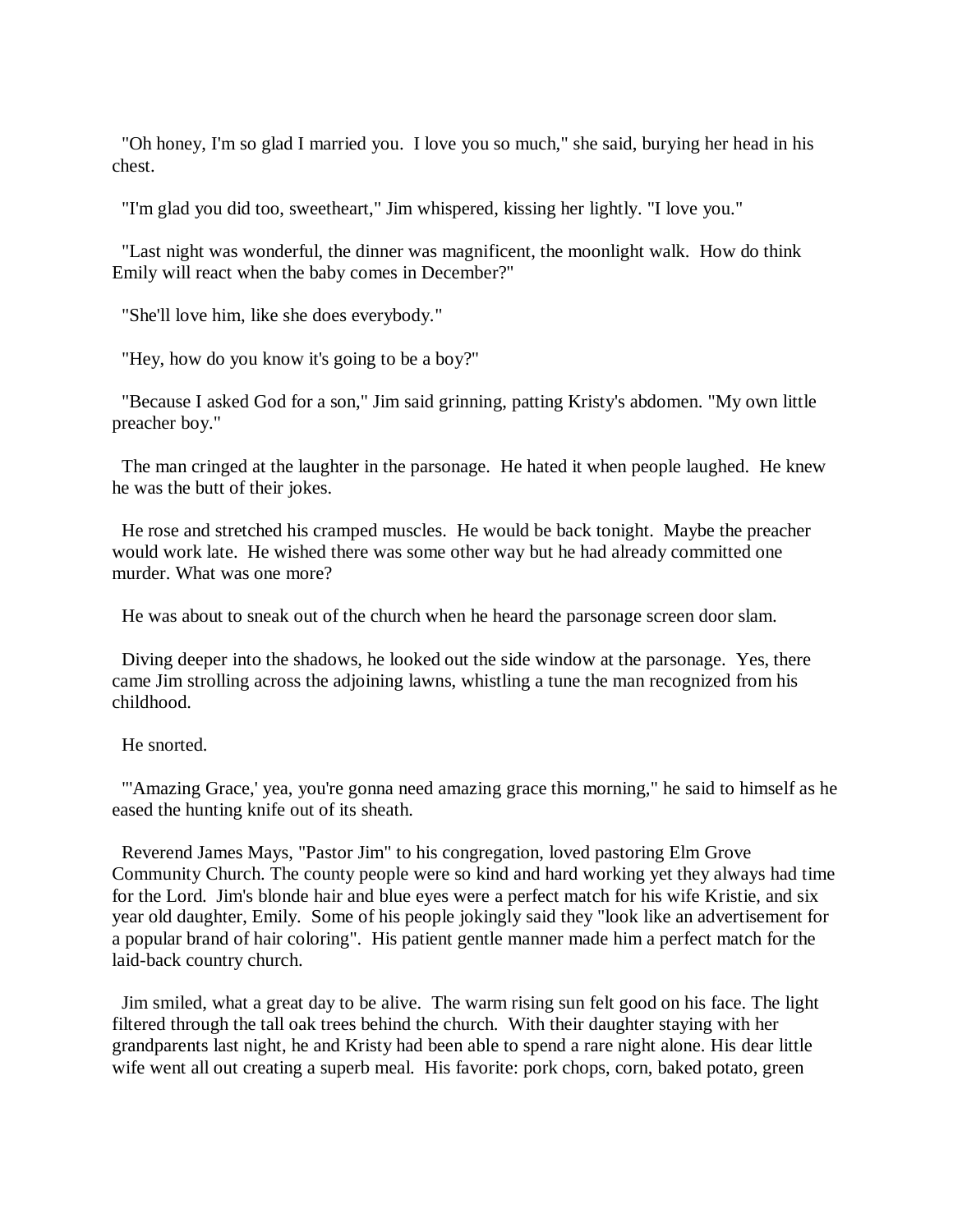beans and apple pie. Afterwards they strolled hand in hand down the road in the light of a full moon. As they passed her parents house, they heard Emily singing.

> *Jesus loves me, this I know For the Bible tells me so Little ones to Him belong They are weak but He is strong. Yes, Jesus loves me Yes, Jesus loves me*

*Yes, Jesus loves me. The Bible tells me so.*

 Husband and wife, mother and father listened quietly, smiling in the moonlight. And before the end of the year he would be a father again. What a great Christmas gift.

 As Jim reached for the doorknob, Kristie called, "Hon, don't forget the cooler. It's in the closet of your Sunday School room."

"Okay, dear." Turning, Jim saw a flash in the sun and felt a sharp agonizing pain in his chest.

 "Ahhhhhhhh!" he screamed. In shock and disbelief, he saw his murderer withdraw back into the church.

Looking out the kitchen window, Kristie saw her husband fall to the ground.

 She dropped the plate she was washing and it shattered on the floor. 'Heart attack.' The thought ripped through her mind. Tearing out of the kitchen, she screamed. "Jim, Jim, oh, dear Lord help him." Running to his side, she dropped to her knees and cradled her dying husband in her arms. Noticing the blood flowing from his chest, she screamed in horror. She never saw the man step from the church, nor did she see him raise the hunting knife. He brought it down, stabbing Kristie again and again in the back. She fell across her husband, their blood mingling.

\*\*\*\*

 "How much longer will they be, Gram?" six-year-old Emily asked for the third time in as many minutes. Her eager blue eyes shone up at her grandmother. She hugged the doll close to herself.

 "Soon, honey, soon," Ruth Johnson said absent-mindedly as she washed the breakfast dishes. She kept her face turned away, trying hide her worried expression from the little girl. From where she stood, she could see the spire of the Elm Grove Community Church rising over the sea of corn.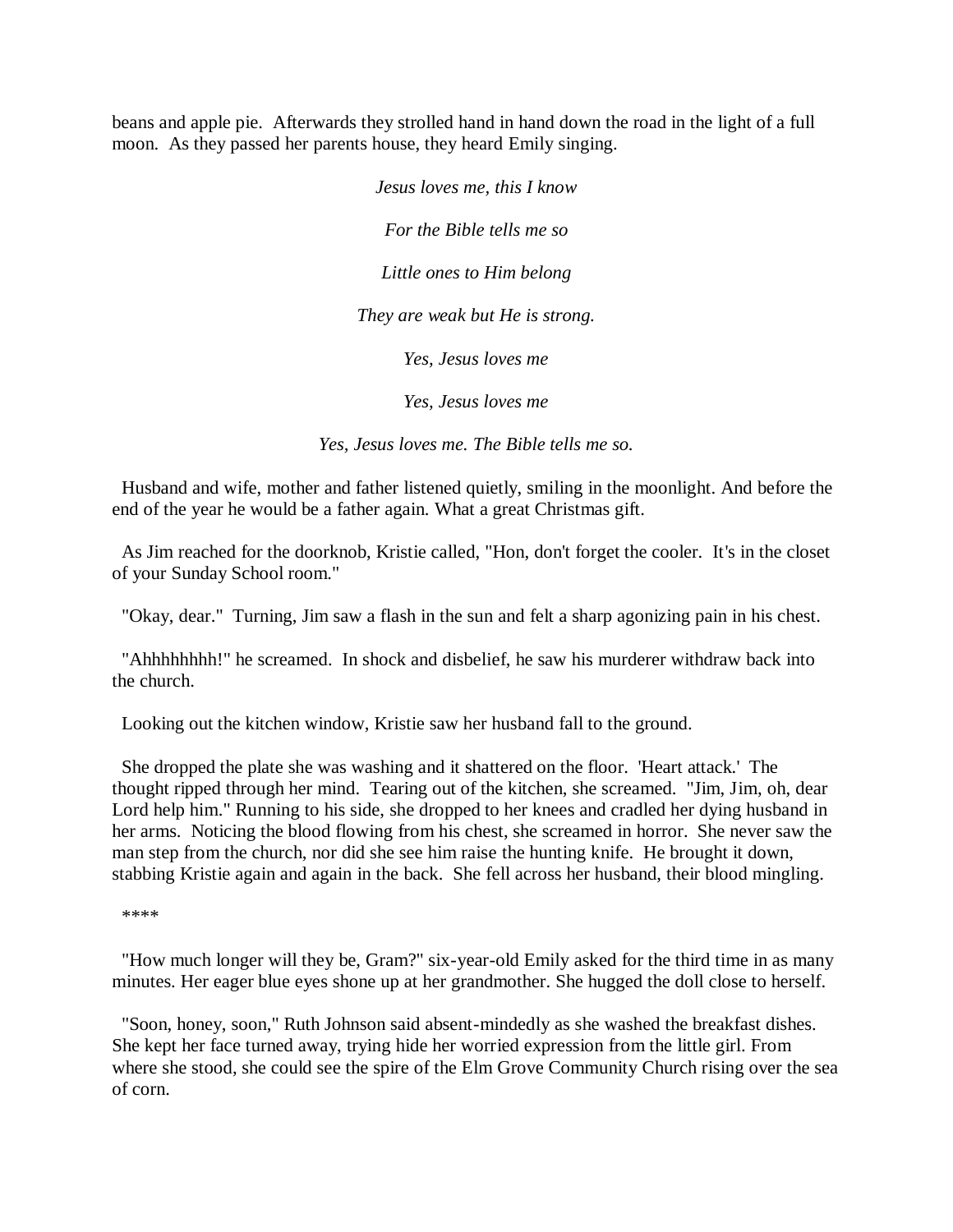"Why is it taking so long? Mommy and Daddy are going to see Mrs. Skinner this morning before we go to the zoo," Emily said. "She's been sick you know."

 Emily liked Mrs. Skinner. Whenever Daddy and Mommy would let her visit with them, she always gave Emily a cookie and a glass of ice-cold milk.

 "Yes dear, I know. Emily, why don't you watch for Mommy and Daddy on the front porch? You can sit on the swing, but wait till Daddy stops the car before you run to them, okay?"

"Okay Gram."

 Emily picked up her Bible storybook, hugging it to her. It was the one with the pictures of all the animals including the two lions going into the Ark. She struggled to carry both her doll and the book. Today at the zoo, she would see a real lion. Daddy had promised her, and Daddy always kept his promises.

 Carefully shutting the wooden screen door so it wouldn't slam, Emily perched on the edge of the swing so she could run to her parents right away; after Daddy had stopped the car of course.

Watching her granddaughter, Ruth stepped to the back door.

 "Jack, something's wrong. They should have been here forty five minutes ago," Ruth said, concern lining her face.

 Avoiding his wife's eyes, Samuel "Jack" Johnson continued to whittle on the axe handle he was making to replace the one broken last week.

A tall, muscular man in his mid fifties, his white hair and lined face made him look older.

 "Now dear, they probably just got delayed, or maybe they had another sick call to make." Jack tried to sound convincing but he couldn't shake the horrible feeling he had had all morning. It reminded him of the day Rickie died.

 "It's not like Kristie and Jim not to call if they were delayed. They know how much Emily's been looking forward to this."

 "I'll call the Skinners. Maybe Mary has taken a turn for the worse," Jack said, laying aside the handle. Stepping into the kitchen, he picked up the receiver on the old wall phone and spun the crank.

"Harriett, get me the Skinners, would you please?" he said into the mouthpiece.

"I'll be happy to Jack. How is everybody at your house this fine summer day?"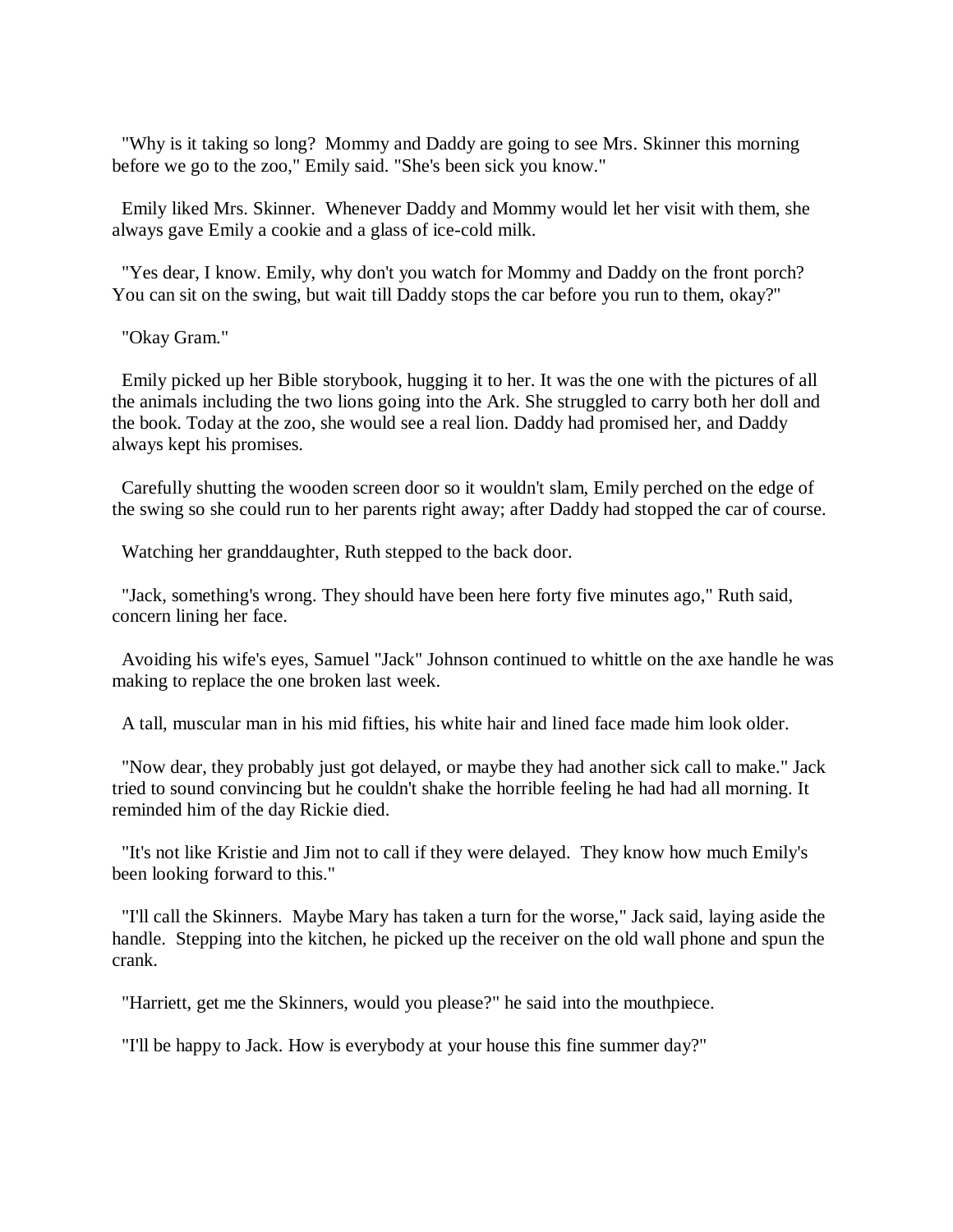"We're kinda worried. Kristie and Jim were supposed to pick up Emily an hour ago. You haven't heard anything from them, have you?"

"No, I haven't, Jack. Let me know if you hear from them. I hope everything's alright."

"I'm sure he just probably got to talking."

"I'll connect you, Jack."

"Thank you, Harriett."

The Skinners answered on the first ring.

"Bill, how's Mary doing this morning?" Jack asked when Skinner picked up the receiver.

 "Oh she's doing a lot better, thank you. Are Pastor Jim and Kristie going to stop by before they go to the zoo?" Bill Skinner asked.

"Why? Haven't they been there yet?" Jack asked, his anger rising.

"No. I hope everything is alright." Bill said.

"They're probably still at the house."

"I called but there was no answer," Bill said. "Maybe they're over at the church."

"I'll drive down and see. Thanks, Bill."

Jack slammed the phone back on its hook before Bill could answer.

"What's wrong?" Ruth asked, nervously wiping her dry hands on her apron.

 "That stupid son-in-law of yours is still fooling around at the church. I told Kristie not to marry a preacher. You stay here with Emily. I'm going to have a talk with him!"

 "Now Jack, take it easy," Ruth said. Her words were lost on him as Jack was already out the door and halfway to his old pickup. Starting the engine, he carefully backed out of the driveway, keeping an eye on his granddaughter on the front porch. On the short drive to the church, he tried to calm himself. He never wanted Kristie to marry a preacher in the first place; all they cared about was money.

 Pulling into the driveway of the parsonage, Jack parked behind Jim and Kristie's green Buick. Glancing into the open trunk, he saw it was crammed almost to capacity with balls, bats, blankets, and a picnic basket.

After hammering on the front door and receiving no response, Jack walked into the living room.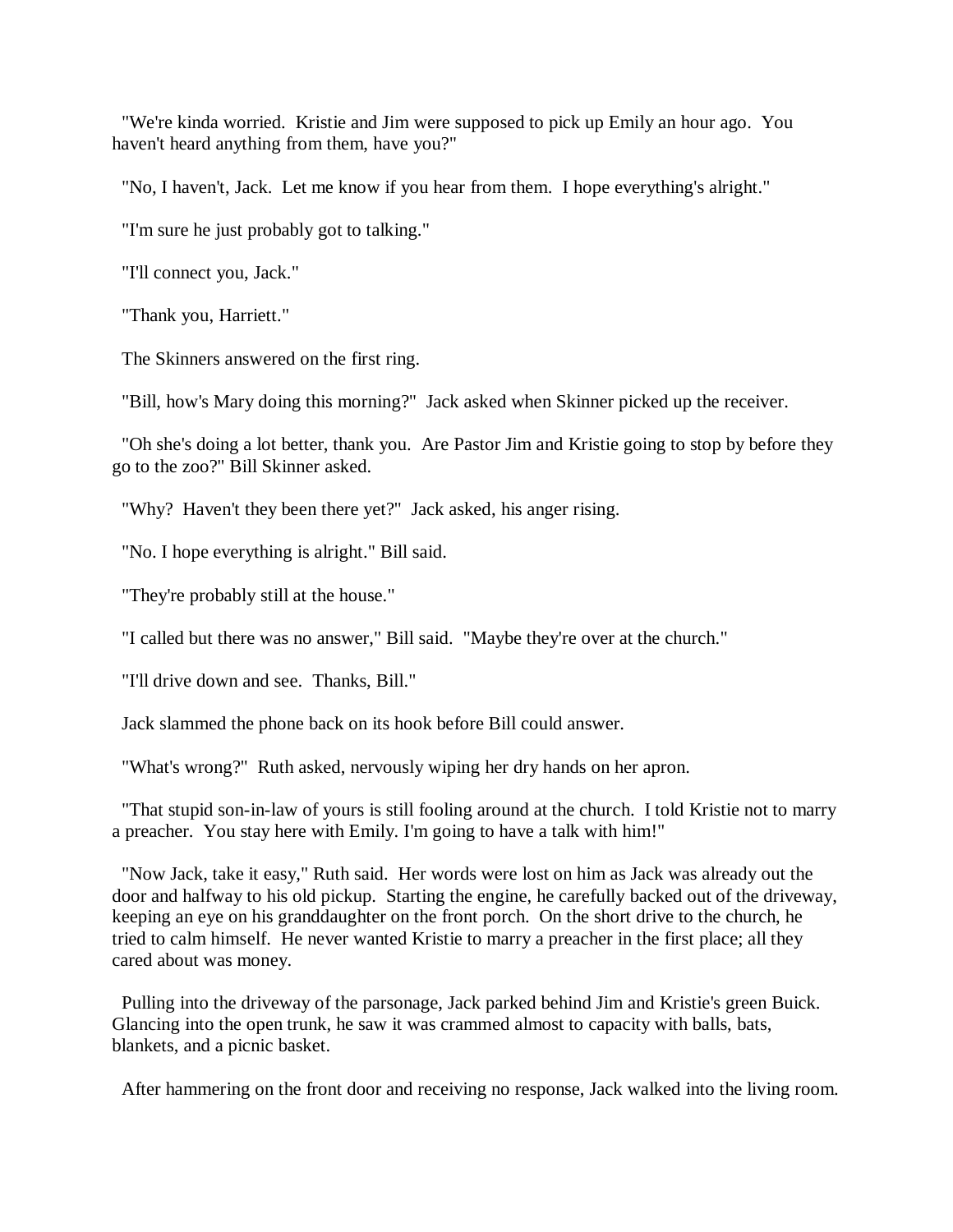"Jim! Kristie! Where are you?"

No answer!

 As Jack called out, he became increasingly apprehensive. The house was strangely quiet. Going to the kitchen, he noticed the table still littered with dirty dishes and the coffee pot still on. Jack's apprehension turned to fear. Kristie, a flawless housekeeper like her mother, would never have left her kitchen that way. His heart jumped into his throat when he saw the shattered dish on the floor. Opening the back door, he saw the two figures lying on the ground at the back door of the church. A cry tore from his throat like a wounded animal.

 "Kristie! No, no! Kristie!" he screamed. Kneeling beside his daughter, he gently turned her over. The back of her white blouse was soaked in blood. His heart breaking, Jack held her in his arms. Her eyes opened slightly and she searched his face, smiling weakly.

"Dad, is that you? Please tell me, is Jim alive?" she asked.

Laying her gently on the ground, Jack said, "Hold on honey, I'll be right back."

Feeling Jim's wrist for a pulse and finding none, Jack stumbled into the house.

 Whirling the crank, he cried into the phone, "Harriett, send an ambulance and the Sheriff down to the church! Hurry!"

Not waiting for an answer, he slammed the phone onto the hook and ran out of the house.

 Flying across the yard, Jack picked up Kristie and cradled her head in his lap. He made no attempt to stop the tears from flowing down his cheeks.

"Dad, how's Jim?" Kristie asked again, weaker this time.

"He's gone, isn't he?" she said, her eyes filling with tears.

"Yes, honey, I'm sorry, he is."

"Dad, tell mom I love her. Please take care of Emily."

"Of course, we'll keep her with us till you're out of the hospital."

 "No Dad, the Lord is taking me home. I can feel it. Dad, turn your life over to Christ. He's the only one who can comfort you and Mom."

 Jack swallowed, unable to answer. Looking beyond him, Kristie smiled. "Yes. I'm ready," she said, her eyes taking on a heavenly light.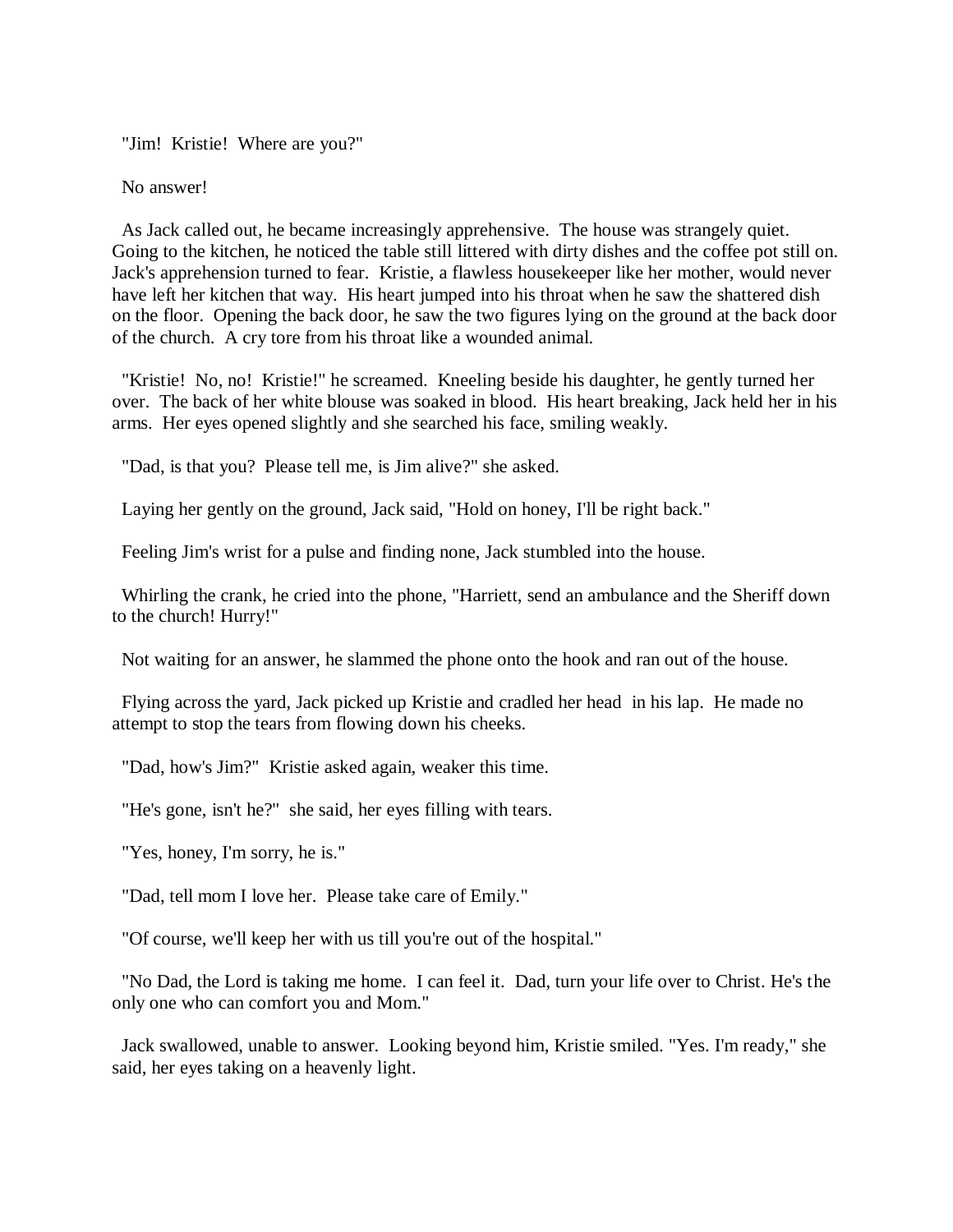Glancing behind him, Jack saw no one.

 Turning back to her father, Kristie said, "Dad I love you. Jim and I will be waiting for you, Mom and Emily on Heaven's shore." Her voice trailed off and her body became limp.

 Sobbing, Jack hugged Kristie. He was still hugging her when the ambulance arrived, followed quickly by the sheriff.

 Twenty years ago, Bob Curry had joined Elm Grove Community Church; now, seeing his pastor and Kristie lying dead, a rage went through him he had never experienced before. Motioning to one of the deputies to take Jack aside, he started barking orders.

 "I want tape up all around the church, parsonage, car, everything! I don't care if you have to go to Evansville to get more! Nobody, and I mean nobody, goes in or out without my say so! Do I make myself clear?"

"Yes, sir," the three deputies echoed at once.

 At that moment, a figure streaked past. The deputy nearest the church made a grab, but missed. Breathing hard, her gray hair in disarray, Ruth ran to where Jim and Kristie lay covered in blankets.

 Before the ambulance attendants could stop her, she had pulled the blankets back. Looking into their dead faces, she fainted.

 When she came to, a tall lanky man in a white uniform was leaning over her waving smelling salts under her nose. Picking her up, Jack hugged her to his chest.

 For the next few moments, Jack and Ruth held each other as their world collapsed around them. Finally Ruth tried to stifle her sobs and lifting her tear stained face to her husband, she said, "Jack, I left Emily on the front porch. She saw the police cars and ambulance; we have to tell her."

"Can't we wait?" Jack said.

 "Oh honey, I wish we could. I know the Lord himself will comfort her as only He can," Ruth sobbed. "We have to tell her."

She started to say more but the words caught in her throat.

"God!" Jack snorted. "What kind of god takes a little girl's parents and makes her an orphan?"

Ruth had no answer for her husband; at least nothing he would believe.

"Harris!" Bob Curry called to his chief deputy. "Run these folks home."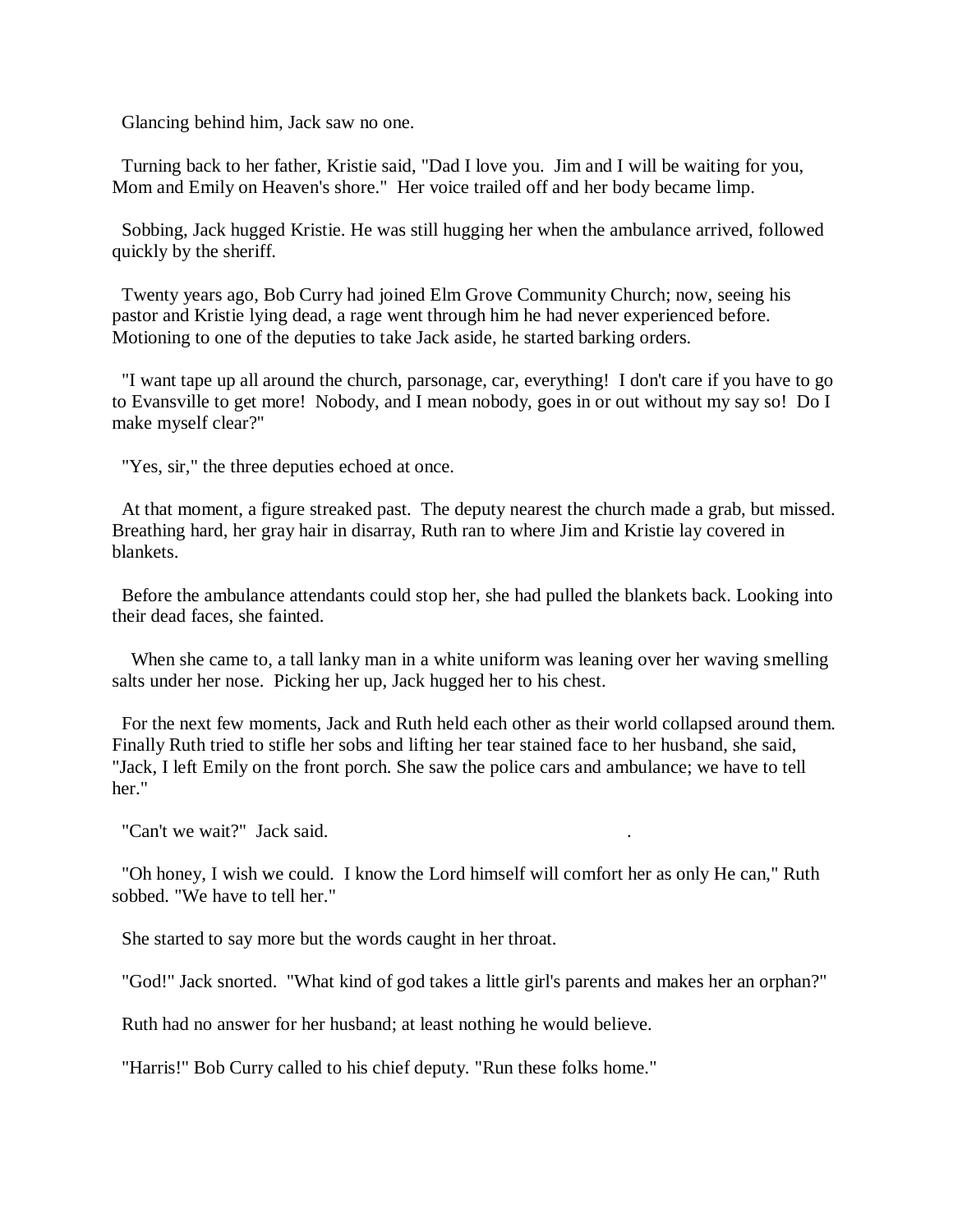"Jack, I'll have one of the men drop off your pickup later. We'll get your statement at that time." Sheriff Curry said, laying his hand on Jack's shoulder. "We're gonna get this guy Jack. Believe me, we're gonna get him."

 "You better Bob, because if I find him, I'll kill him with my bare hands," Jack said, tears still streaming down his ruddy cheeks.

 Hearing the door open, Emily lifted her head. Smiling, she asked, "Gramps, they'll be here soon, won't they? I hope we can see all the animals but I 'specially want to see the lions."

 Falling on the couch, Ruth buried her face in her hands, tears running between her fingers. Laying her book on the floor, Emily ran to her grandmother and threw her tiny arms around her neck. She cooed softly, "Gram, Gram, don't cry. I don't want to see any old lion. I'll tell Mommy and Daddy I want to stay with you and Gramps instead. Don't cry."

Tears again flooded Jack's eyes as his thoughts returned to the loss of his son.

 For years, he had worked to own his own farm. Building it up, he was very proud of his accomplishment.

 The year Rickie was born, they brought in a bumper crop and paid off the mortgage. The fall of that year, they put up the new barn. Things were going so well, he even let Ruth talk him into attending church occasionally.

 "Too much religion can spoil your life" became Jack's favorite saying. Neither Ruth nor the pastor could change his mind. As soon as Rickie could walk, Jack took him everywhere, first to town for supplies, then to the barn to do chores, and finally to the fields on his fifth birthday. Rickie and Jack became inseparable. To see the tall man was to see the small boy.

 Jack would never forget that day in the spring of '31 no matter how hard he tried. It was still too wet to work the fields.

 "Ruth, I'm going to take down the oak by the south pasture gate before it falls on the fence," Jack stated that fateful April morning.

"Don't take Rickie this morning; he might get in the way."

"Now Ruth, don't worry, I'll watch him. If he's gonna be a farmer, he has to learn."

Turning away, Jack gave Rickie the task of carrying their lunch.

Beaming, Rickie said, "Daddy and I are gonna have a picnic."

 Ruth watched until they disappeared behind the barn, the tiny boy carrying the sandwiches and fruit for their lunch as he struggled to match paces with the tall man carrying an ax, water jug and saw.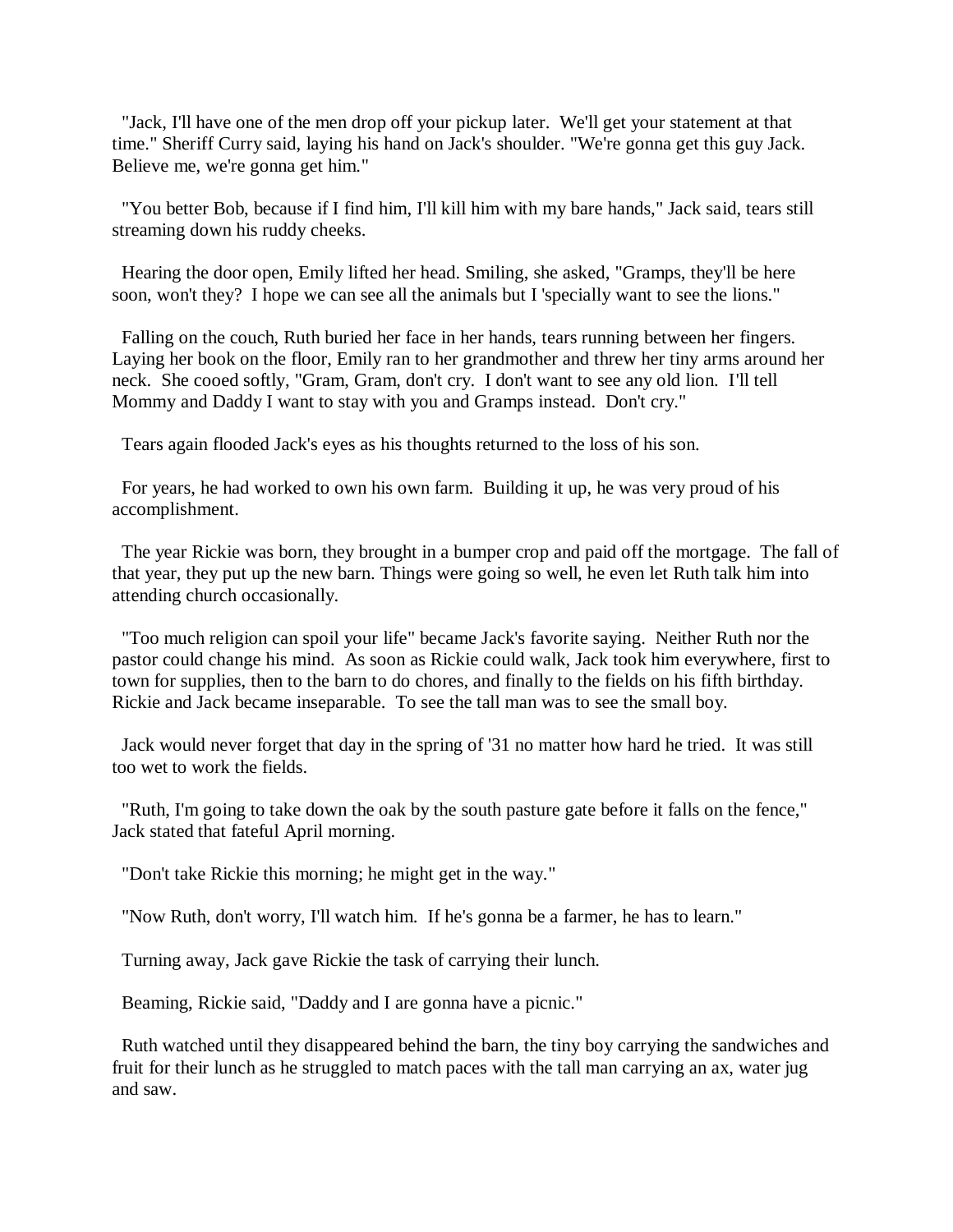As Ruth mopped the kitchen floor, she prayed that the Lord would help her reflect the love of Christ to her husband. She had just finished her chore and was relaxing with a cup of warmedover coffee when she heard a bone-chilling scream. Dropping the cup, she flung open the back door. Jack ran full speed in the direction of the house, carrying something wrapped in his denim jacket. He stumbled and fell. He held the bundle in his outstretched arms, protecting it from hitting the ground. Regaining his footing, he ran on, his long legs eating up the distance.

"Ruth!" Jack screamed, "Ruth, please help!"

 Ruth flew across the back yard, almost colliding with him in the cornfield. Laying Rickie gently on the ground, Jack unwrapped the coat from his face. Rickie's eyes were closed and blood seeped from his ears, nose, and mouth.

 "I couldn't stop it! I couldn't stop it, I couldn't stop it! I tried to, but it was too late!" Jack moaned over and over, tears streaming down his cheeks.

 "What happened?" Ruth asked as pain ripped through her heart. She reached out her hand and caressed Rickie's already cold face.

 "I made sure Rickie was out of the way. I always do, you know that, Ruth. But just as the tree started to fall a baby rabbit ran under it and Rickie followed it. I couldn't stop the tree from falling; I just stood there like a fool."

After he arrived, Doc Prichard said, "Rickie's neck was broken - he never knew what hit him."

 And after the funeral, Ruth steered him away from the small grave, saying, "It's not your fault, Jack. No one could have loved Rickie more than you did."

 Jack refused to be comforted. For months, Ruth would wake in the middle of the night to hear the rocking chair seesawing on the porch, or see Jack's shadow walking the fields and pasture in the moonlight. One morning she waited for him until the breakfast eggs were cold. Going to the barn, she found Jack halfway through his chores staring with unseeing eyes at the field over which he had carried Rickie's body.

 Laying her hand on his arm, she said, "Honey, I know it's hard, but we have to remember our little boy is in God's heaven right now running and playing just like he did here on earth!"

 Jack dropped the full bucket of milk, its contents splattering his shoes and legs as he whirled on Ruth.

 "Don't you ever mention God to me again!" he shouted, pointing a shaking finger in her face. "I don't want anything to do with a God who kills a child." Turning on his heel, he stomped into the woods behind the barn. Ruth spent the rest of the day in prayer, listening for his footsteps but not hearing them until nightfall.